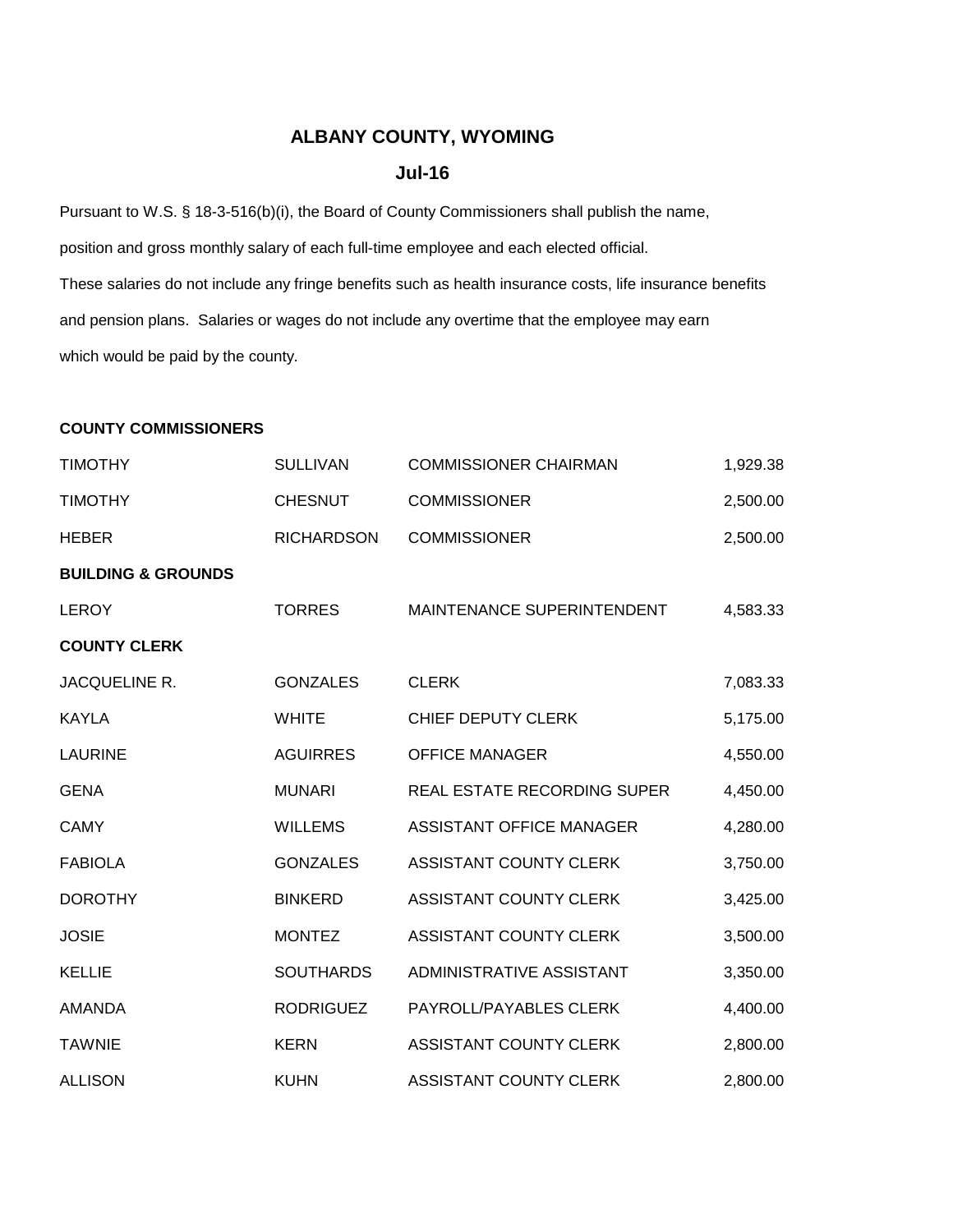| <b>DEBORAH</b>          | <b>PICKETT</b>     | ASSISTANT COUNTY CLERK                 | 2,800.00 |
|-------------------------|--------------------|----------------------------------------|----------|
| <b>AMBER</b>            | <b>BAUSHLICHER</b> | <b>ELECTION CLERK</b>                  | 3,250.00 |
| <b>STACEY</b>           | <b>HARVEY</b>      | <b>ELECTION CLERK</b>                  | 3,350.00 |
| <b>GRANTS MANAGER</b>   |                    |                                        |          |
| TAI                     | <b>WRIGHT</b>      | <b>GRANT MANAGER</b>                   | 4,583.33 |
| <b>ASHLEY</b>           | <b>KLING</b>       | <b>GRANTS SPECIALIST</b>               | 4,242.28 |
| <b>COUNTY IT</b>        |                    |                                        |          |
| <b>RODNEY</b>           | <b>WEAKLY</b>      | <b>IT DIRECTOR</b>                     | 7,083.33 |
| <b>KATHERINE</b>        | <b>HELLER</b>      | <b>IT ANALYST</b>                      | 4,621.80 |
| <b>DAVID</b>            | <b>COOK</b>        | <b>IT ANALYST</b>                      | 4,375.00 |
| <b>ANDREW</b>           | <b>RUPPRECHT</b>   | IT SENIOR SPECIALIST                   | 3,640.91 |
| <b>SPENCER</b>          | <b>HEDEEN</b>      | <b>IT SPECIALIST</b>                   | 3,666.66 |
| <b>HUMAN RESOURCES</b>  |                    |                                        |          |
| <b>CHRISTINA</b>        |                    | SNOWBERGER HUMAN RESOURCES COORDINATOR | 5,416.66 |
| <b>COUNTY TREASURER</b> |                    |                                        |          |
| <b>LINDA</b>            | <b>SIMPSON</b>     | <b>TREASURER</b>                       | 7,083.33 |
| <b>TRACY</b>            | <b>FLETCHER</b>    | CHIEF DEPUTY TREASURER                 | 5,079.00 |
| <b>MICHELLE</b>         | <b>BROWN</b>       | <b>DEPUTY TREASURER</b>                | 4,600.00 |
| <b>CHRISTINE</b>        | <b>CUNNINGHAM</b>  | <b>ASSISTANT TREASURER</b>             | 2,889.00 |
| <b>GAYLA</b>            | <b>BALDWIN</b>     | <b>ASSISTANT TREASURER</b>             | 2,575.00 |
| <b>JANET</b>            | <b>BROOK</b>       | <b>ASSISTANT TREASURER</b>             | 3,380.00 |
| <b>CONNOR</b>           | <b>FARAN</b>       | <b>ASSISTANT TREASURER</b>             | 2,500.00 |
| <b>MELISSA</b>          | <b>BLANCO</b>      | <b>ASSISTANT TREASURER</b>             | 2,500.00 |
| <b>COUNTY ASSESSOR</b>  |                    |                                        |          |
| <b>GRANT C.</b>         | <b>SHOWACRE</b>    | <b>ASSESSOR</b>                        | 7,083.33 |
| <b>CHARLES</b>          | <b>OLSON</b>       | <b>DEPUTY ASSESSOR</b>                 | 4,950.00 |
| <b>LINDSEY</b>          | <b>WHITE</b>       | SENIOR FIELD APPRAISER                 | 3,325.11 |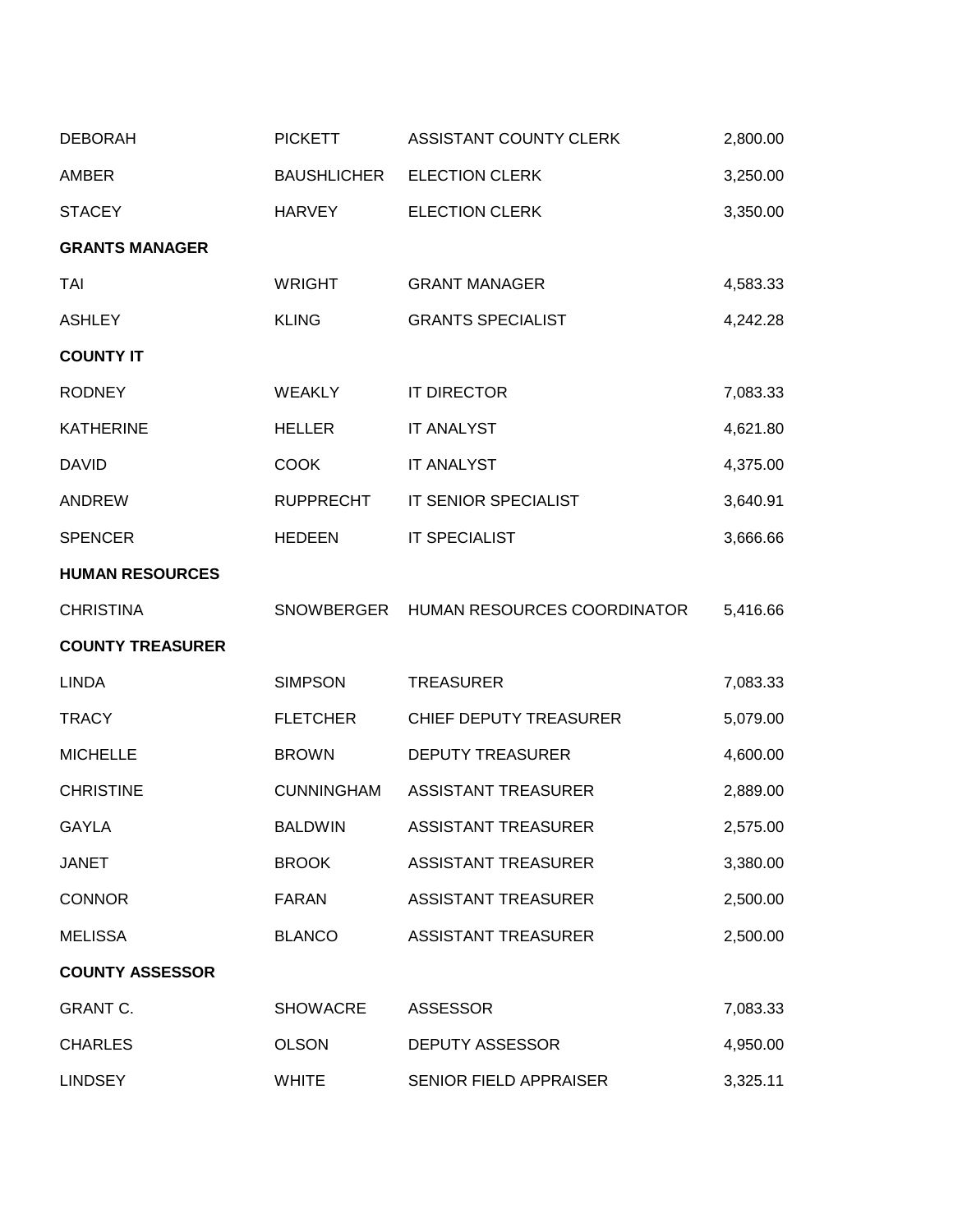| <b>CHELSIE</b>        | <b>MATHEWS</b>   | RESIDENTIAL APPRAISER     | 3,475.30 |
|-----------------------|------------------|---------------------------|----------|
| <b>TAMI</b>           | <b>HOWE</b>      | <b>GIS TECHNICIAN</b>     | 3,197.00 |
| <b>KAREN</b>          | <b>BOWMAN</b>    | <b>GIS SPECIALIST</b>     | 3,680.25 |
| <b>CHRISTINA</b>      | <b>MATHEWS</b>   | <b>FIELD APPRAISER</b>    | 2,700.00 |
| <b>BRANDACE</b>       | <b>PROULX</b>    | PROPERTY SPECIALIST       | 2,675.00 |
| <b>VACANT</b>         |                  | <b>FIELD APPRAISER</b>    | 2,200.00 |
| <b>VACANT</b>         |                  | <b>FIELD APPRAISER</b>    | 2,200.00 |
| <b>COUNTY SHERIFF</b> |                  |                           |          |
| DAVID S.              | <b>O'MALLEY</b>  | <b>SHERIFF</b>            | 7,083.33 |
| ROBERT J.             | <b>DEBREE</b>    | <b>UNDERSHERIFF</b>       | 6,609.07 |
| <b>JOHN</b>           | <b>BEESTON</b>   | <b>LIEUTENANT SHERIFF</b> | 5,847.13 |
| <b>JOSHUA</b>         | <b>DEBREE</b>    | <b>SERGEANT</b>           | 5,098.03 |
| <b>CHRISTIAN</b>      | <b>HANDLEY</b>   | <b>CORPORAL</b>           | 4,369.53 |
| <b>JEREMY</b>         | <b>HUSTON</b>    | <b>CORPORAL</b>           | 4,369.53 |
| <b>JAMIN</b>          | <b>JOHNSON</b>   | <b>CORPORAL</b>           | 4,369.53 |
| <b>JEFFREY</b>        | <b>MCKINNEY</b>  | <b>CORPORAL</b>           | 4,394.53 |
| WILLIAM M.            | <b>MEYER</b>     | CORPORAL                  | 4,394.53 |
| <b>CHRISTOPER</b>     | CARROLL          | PATROL DEPUTY             | 3,772.97 |
| <b>DEREK</b>          | <b>COLLING</b>   | PATROL DEPUTY             | 3,944.64 |
| <b>RYAN</b>           | CORNEHLSEN       | PATROL DEPUTY             | 3,944.64 |
| <b>BRENDON</b>        | <b>CURTIS</b>    | PATROL DEPUTY             | 3,969.64 |
| JEFF                  | <b>DONNELL</b>   | PATROL DEPUTY             | 3,944.64 |
| <b>AARON</b>          | <b>GALLEGOS</b>  | PATROL DEPUTY             | 3,969.64 |
| <b>DEREK</b>          | <b>JENSEN</b>    | PATROL DEPUTY             | 3,944.64 |
| <b>KEVIN</b>          | <b>LUNDAHL</b>   | PATROL DEPUTY             | 3,969.64 |
| <b>GUY</b>            | <b>MORROW</b>    | PATROL DEPUTY             | 3,969.64 |
| <b>EDWARD</b>         | <b>ROSIER II</b> | PATROL DEPUTY             | 3,944.64 |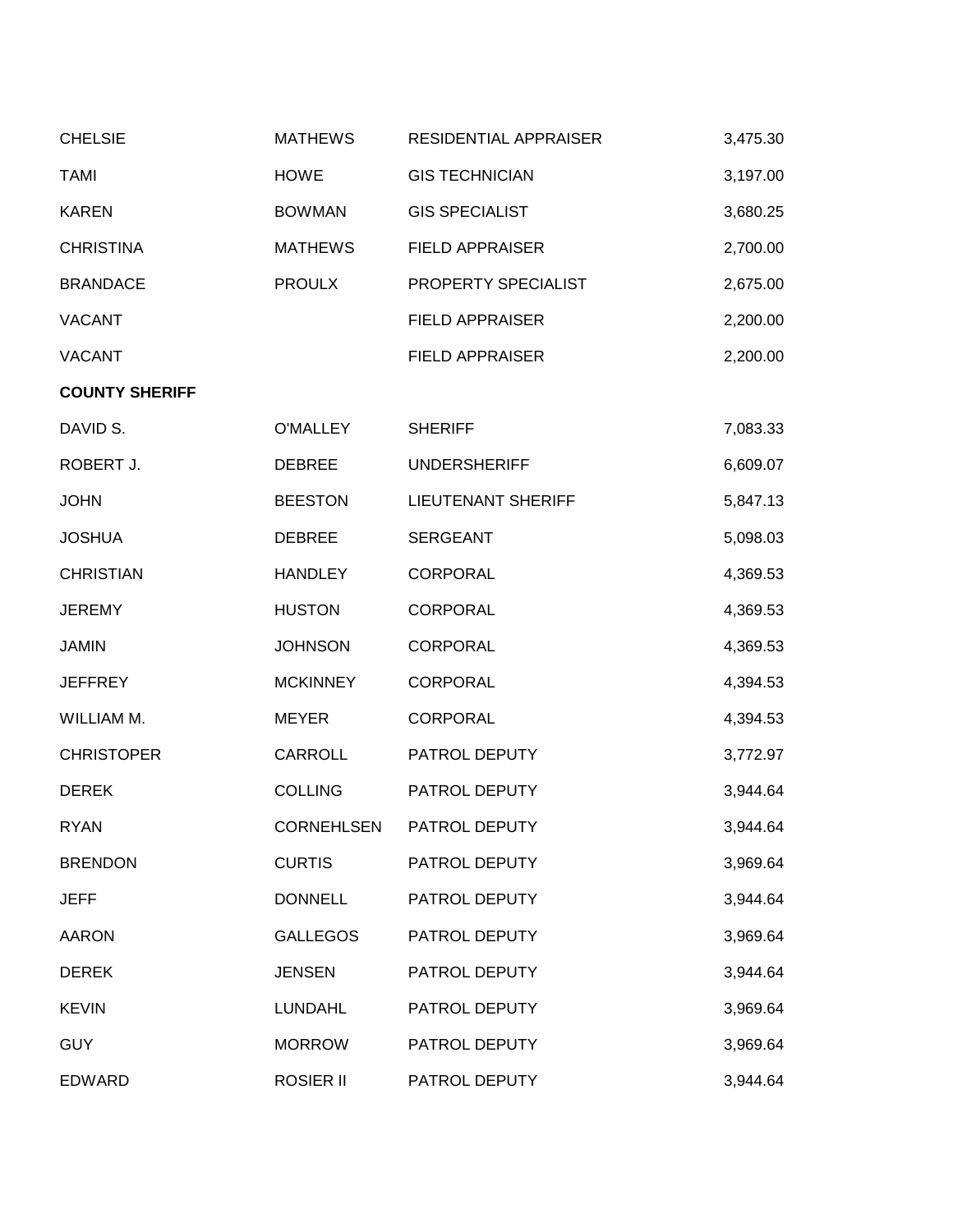| <b>TODD</b>                    | <b>SCHLAGER</b>    | PATROL DEPUTY            | 3,994.64 |
|--------------------------------|--------------------|--------------------------|----------|
| <b>WILLIAM</b>                 | <b>YATES</b>       | PATROL DEPUTY            | 3,944.64 |
| <b>JACKIE</b>                  | <b>PETERSEN</b>    | ADMINISTRATIVE ASSISTANT | 2,989.77 |
| <b>BRITTANY</b>                | <b>WALKER</b>      | OFFICE CLERK             | 2,296.62 |
| <b>ROBERT</b>                  | <b>PETERSON</b>    | <b>CIVIL PROCESSOR</b>   | 2,080.00 |
| <b>COUNTY DETENTION CENTER</b> |                    |                          |          |
| <b>BENJAMIN</b>                | <b>FRITZEN</b>     | DETENTION LIEUTENANT     | 5,797.13 |
| <b>NICOLE</b>                  | <b>TRAMPE</b>      | DETENTION SERGEANT       | 5,098.03 |
| <b>JOSHUA</b>                  | <b>CRITES</b>      | <b>CORPORAL</b>          | 4,394.53 |
| <b>ROBERT</b>                  | <b>NIELSON</b>     | <b>CORPORAL</b>          | 4,369.53 |
| <b>ERIC</b>                    | <b>VIGIL</b>       | <b>CORPORAL</b>          | 4,419.53 |
| <b>CHRIS</b>                   | <b>CHAMBERLAIN</b> | DETENTION DEPUTY         | 3,969.64 |
| <b>ADAM</b>                    | <b>DEAN</b>        | PATROL DEPUTY            | 3,944.64 |
| <b>ZEBULON</b>                 | <b>GLADNEY</b>     | DETENTION DEPUTY         | 3,637.50 |
| <b>COLLEEN</b>                 | <b>HERLIHEY</b>    | DETENTION DEPUTY         | 3,637.50 |
| <b>NICHOLAS</b>                | <b>MCGLOCKLIN</b>  | DETENTION DEPUTY         | 3,772.97 |
| <b>DARAN</b>                   | <b>OLAVESON</b>    | DETENTION DEPUTY         | 3,944.64 |
| <b>DUSTY</b>                   | <b>PARKER</b>      | DETENTION DEPUTY         | 3,944.64 |
| <b>MICHELLE</b>                | <b>PERUE</b>       | DETENTION DEPUTY         | 4,185.26 |
| JAY                            | <b>PEYTON</b>      | DETENTION DEPUTY         | 3,637.50 |
| <b>RICKY</b>                   | <b>PULS</b>        | DETENTION DEPUTY         | 3,944.64 |
| <b>DANE</b>                    | <b>PURMALIS</b>    | DETENTION DEPUTY         | 3,944.64 |
| <b>DANE</b>                    | <b>SMITH</b>       | DETENTION DEPUTY         | 3,944.64 |
| <b>REBECCA</b>                 | <b>SPISAK</b>      | DETENTION DEPUTY         | 3,969.64 |
| <b>RORY</b>                    | <b>TALBOTT</b>     | <b>DETENTION DEPUTY</b>  | 3,969.64 |
| <b>TIMOTHY</b>                 | <b>TAYLOR</b>      | DETENTION DEPUTY         | 4,185.26 |
| <b>FRED</b>                    | LAMB               | DETENTION MAINTENANCE    | 3,311.53 |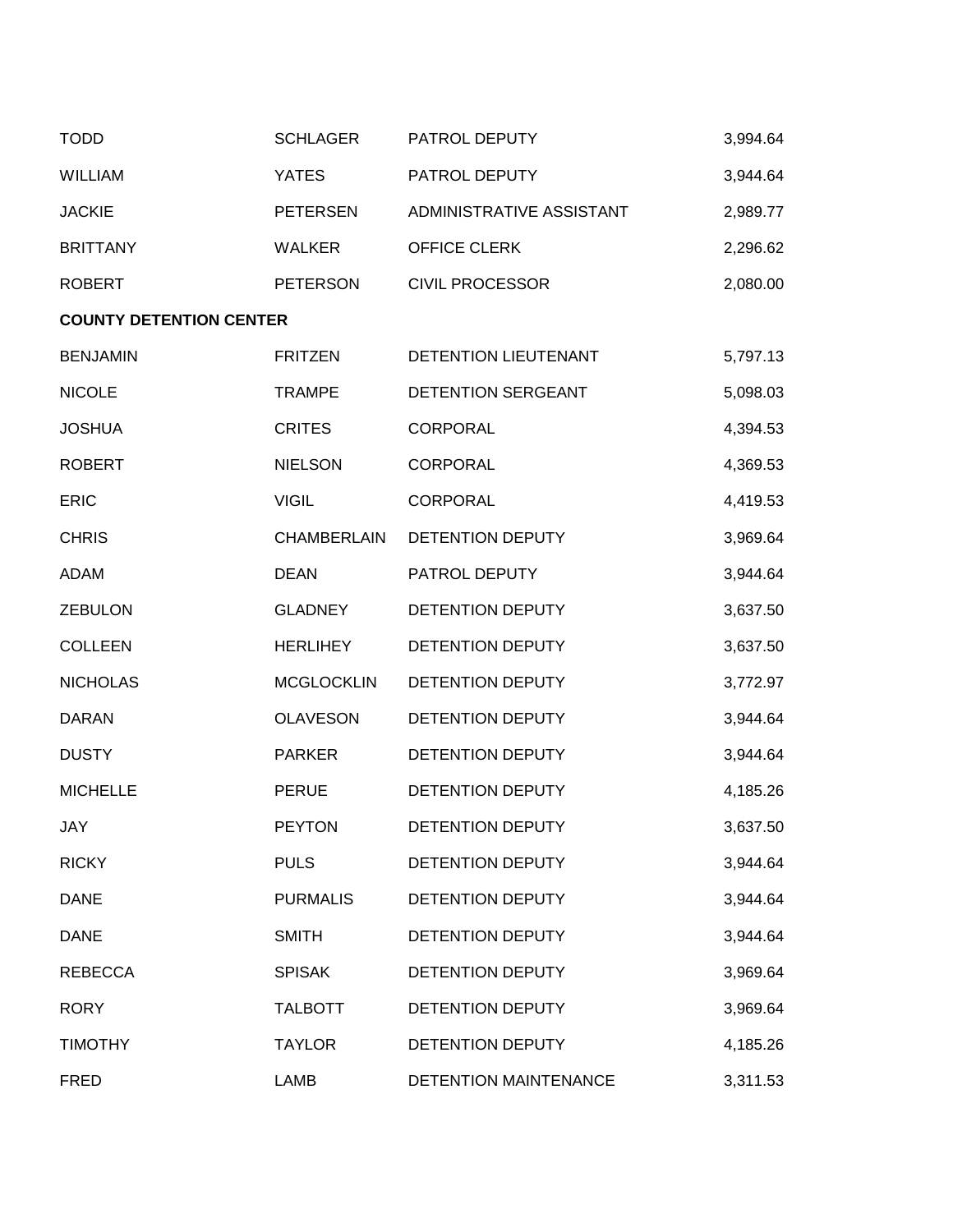| <b>MICHELLE</b>             | <b>BLAIR</b>     | <b>COOK</b>                       | 2,249.69 |
|-----------------------------|------------------|-----------------------------------|----------|
| <b>TIMOTHY</b>              | <b>FLEMING</b>   | <b>COOK</b>                       | 1,687.27 |
| <b>YESENIA</b>              | NAVARRETTE       | <b>COOK</b>                       | 2,249.69 |
| <b>MICHELLE</b>             | <b>STEVENSON</b> | <b>COOK</b>                       | 2,249.69 |
| <b>COUNTY ATTORNEY</b>      |                  |                                   |          |
| <b>PEGGY</b>                | <b>TRENT</b>     | <b>ATTORNEY</b>                   | 7,916.66 |
| <b>EDWARD</b>               | <b>BRITZIUS</b>  | DEPUTY ATTORNEY                   | 7,631.66 |
| <b>ROBERT</b>               | <b>SANFORD</b>   | <b>DEPUTY ATTORNEY</b>            | 5,785.11 |
| <b>ADRIA</b>                | <b>SCHIEL</b>    | <b>DEPUTY ATTORNEY</b>            | 5,166.66 |
| <b>AVA</b>                  | <b>BELL</b>      | <b>DEPUTY ATTORNEY</b>            | 5,416.66 |
| <b>MELISSA</b>              | <b>IRVINE</b>    | <b>LEGAL ASSISTANT</b>            | 4,178.33 |
| <b>PATRICIA</b>             | <b>OPPIE</b>     | ADMINISTRATIVE ASSISTANT          | 3,000.00 |
| <b>LISA</b>                 | <b>RIGGS</b>     | <b>LEGAL ASSISTANT</b>            | 3,640.00 |
| <b>SAUNDRA</b>              | <b>CHAVEZ</b>    | <b>LEGAL ASSISTANT</b>            | 3,640.00 |
| <b>CRIME VICTIM WITNESS</b> |                  |                                   |          |
| <b>ROBERTSON</b>            | <b>DASA</b>      | VICTIM WITNESS COORDINATOR        | 4,416.66 |
| <b>CONSUELOS</b>            | <b>MARIA</b>     | <b>VICTIM WITNESS COORDINATOR</b> | 3,250.00 |
| <b>VACANT</b>               |                  | <b>VICTIM WITNESS COORDINATOR</b> | 3,083.33 |
| <b>GIS</b>                  |                  |                                   |          |
| <b>ALAN</b>                 | <b>FRANK</b>     | <b>GIS DIRECTOR</b>               | 7,083.33 |
| <b>COUNTY PLANNER</b>       |                  |                                   |          |
| <b>DAVID</b>                | <b>GERTSCH</b>   | <b>PLANNING DIRECTOR</b>          | 7,083.33 |
| <b>SUSAN</b>                | <b>ADLER</b>     | <b>ASSISTANT PLANNER</b>          | 4,100.07 |
| <b>STAN</b>                 | <b>GIBSON</b>    | ADDRESS COORDINATOR               | 3,372.04 |
| <b>COUNTY CORONER</b>       |                  |                                   |          |
| <b>JENNIFER</b>             | <b>GRAHAM</b>    | <b>CORONER</b>                    | 2,916.66 |
| <b>YANCEY</b>               | <b>BROWN</b>     | <b>DEPUTY CORONER</b>             | 1,103.23 |
|                             |                  |                                   |          |

**COOPERATIVE EXTENSION**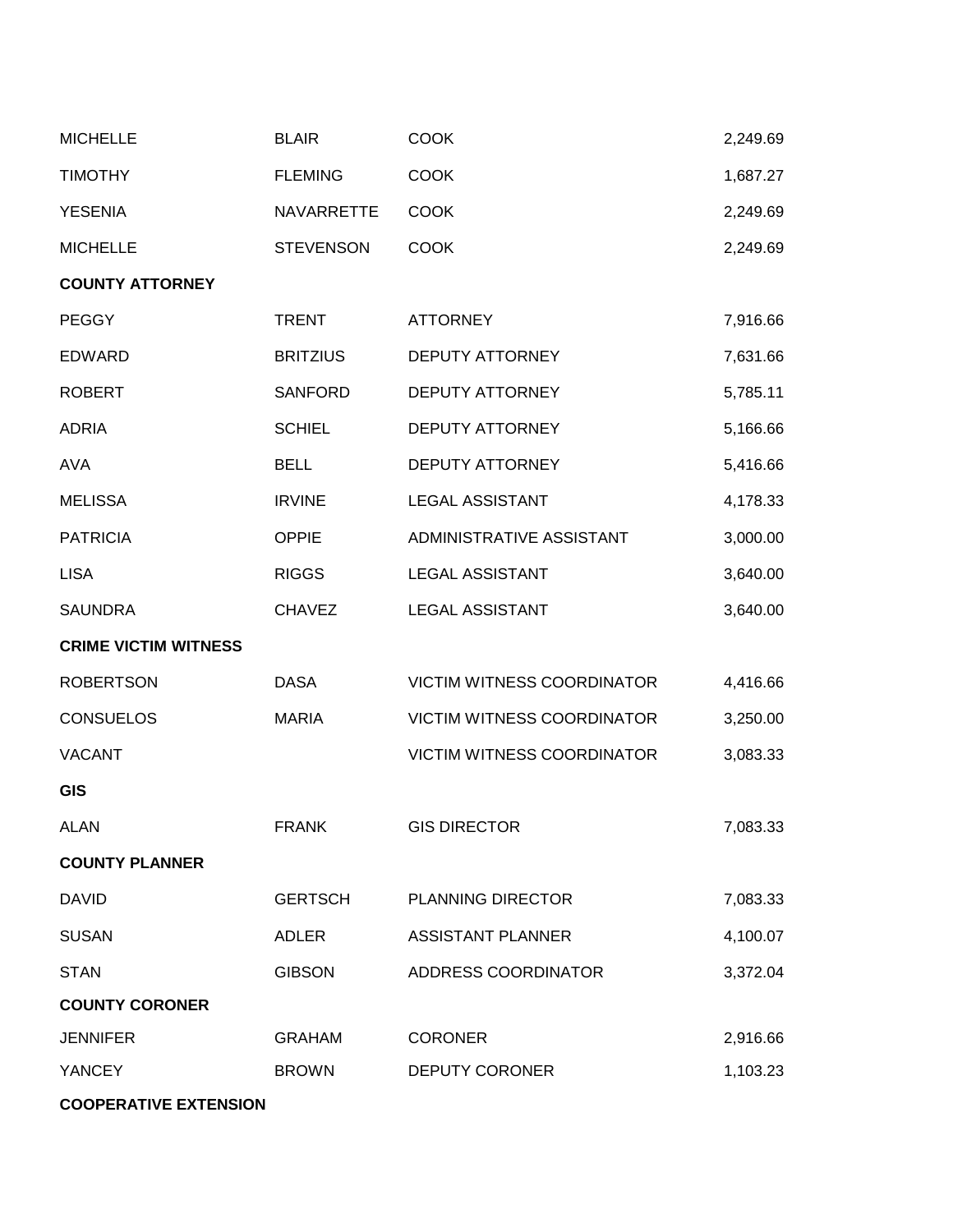| <b>LINDA SUE</b>                          | <b>GOLDING</b>  | ADMINISTRATIVE ASSISTANT   | 2,902.06 |
|-------------------------------------------|-----------------|----------------------------|----------|
| <b>COUNTY CLERK OF DISTRICT COURT</b>     |                 |                            |          |
| <b>JANICE</b>                             | <b>SEXTON</b>   | CLERK OF DISTRICT COURT    | 7,083.33 |
| <b>GERALDINE</b>                          | <b>SANCHEZ</b>  | <b>CHIEF DEPUTY</b>        | 5,037.70 |
| <b>CATHERINE</b>                          | <b>ROYBAL</b>   | <b>DEPUTY</b>              | 3,977.56 |
| <b>MICHELLE</b>                           | <b>TRABING</b>  | <b>DEPUTY</b>              | 3,765.03 |
| <b>DWAIN</b>                              | <b>STREETER</b> | <b>DEPUTY</b>              | 3,544.31 |
| <b>STACY</b>                              | LAM             | <b>DEPUTY</b>              | 4,786.84 |
| <b>COURT SUPERVISED TREATMENT PROGRAM</b> |                 |                            |          |
| AMY                                       | <b>TERRELL</b>  | COURT SUPERVISED TREATMENT | 4,250.00 |
| <b>COUNTY ROAD &amp; BRIDGE</b>           |                 |                            |          |
| <b>MICHAEL</b>                            | <b>OSTERMAN</b> | <b>SUPERINTENDENT</b>      | 7,083.33 |
| <b>JAMES ROBERT</b>                       | <b>FISHER</b>   | <b>FOREMAN</b>             | 5,615.29 |
| <b>ROCKY</b>                              | <b>BREWER</b>   | <b>EQUIPMENT OPERATOR</b>  | 3,546.91 |
| <b>EUGENE</b>                             | <b>BUDNICK</b>  | <b>EQUIPMENT OPERATOR</b>  | 3,646.70 |
| <b>RANDY</b>                              | <b>DERR</b>     | <b>EQUIPMENT OPERATOR</b>  | 3,660.86 |
| <b>DAVID</b>                              | <b>DUNBAR</b>   | <b>EQUIPMENT OPERATOR</b>  | 4,244.90 |
| <b>KENNETH</b>                            | <b>HAEFELE</b>  | <b>EQUIPMENT OPERATOR</b>  | 4,154.89 |
| JOHN A.                                   | <b>LEAZENBY</b> | <b>EQUIPMENT OPERATOR</b>  | 4,297.01 |
| <b>RONNY</b>                              | <b>NEWKIRK</b>  | <b>EQUIPMENT OPERATOR</b>  | 3,536.00 |
| <b>ROBERT</b>                             | <b>RAMLO</b>    | <b>EQUIPMENT OPERATOR</b>  | 3,571.09 |
| <b>RAMON</b>                              | SANDOVAL        | <b>EQUIPMENT OPERATOR</b>  | 3,643.12 |
| <b>MILTON</b>                             | <b>SMITH</b>    | <b>EQUIPMENT OPERATOR</b>  | 3,748.74 |
| <b>RONNEY</b>                             | <b>YAGADICH</b> | <b>EQUIPMENT OPERATOR</b>  | 3,461.12 |
| <b>BILL</b>                               | <b>WAGGONER</b> | <b>MECHANIC</b>            | 3,794.74 |
| <b>CINDY</b>                              | <b>SPEISER</b>  | ADMINISTRATIVE ASSISTANT   | 3,033.33 |
| <b>COUNTY FIRE WARDEN</b>                 |                 |                            |          |
| <b>CYRUS</b>                              | <b>RAHMAN</b>   | <b>FIRE WARDEN</b>         | 2,242.83 |
| <b>COUNTY PUBLIC HEALTH</b>               |                 |                            |          |
| <b>VALARIE</b>                            | <b>SANTOS</b>   | <b>BOOKKEEPER</b>          | 2,896.47 |